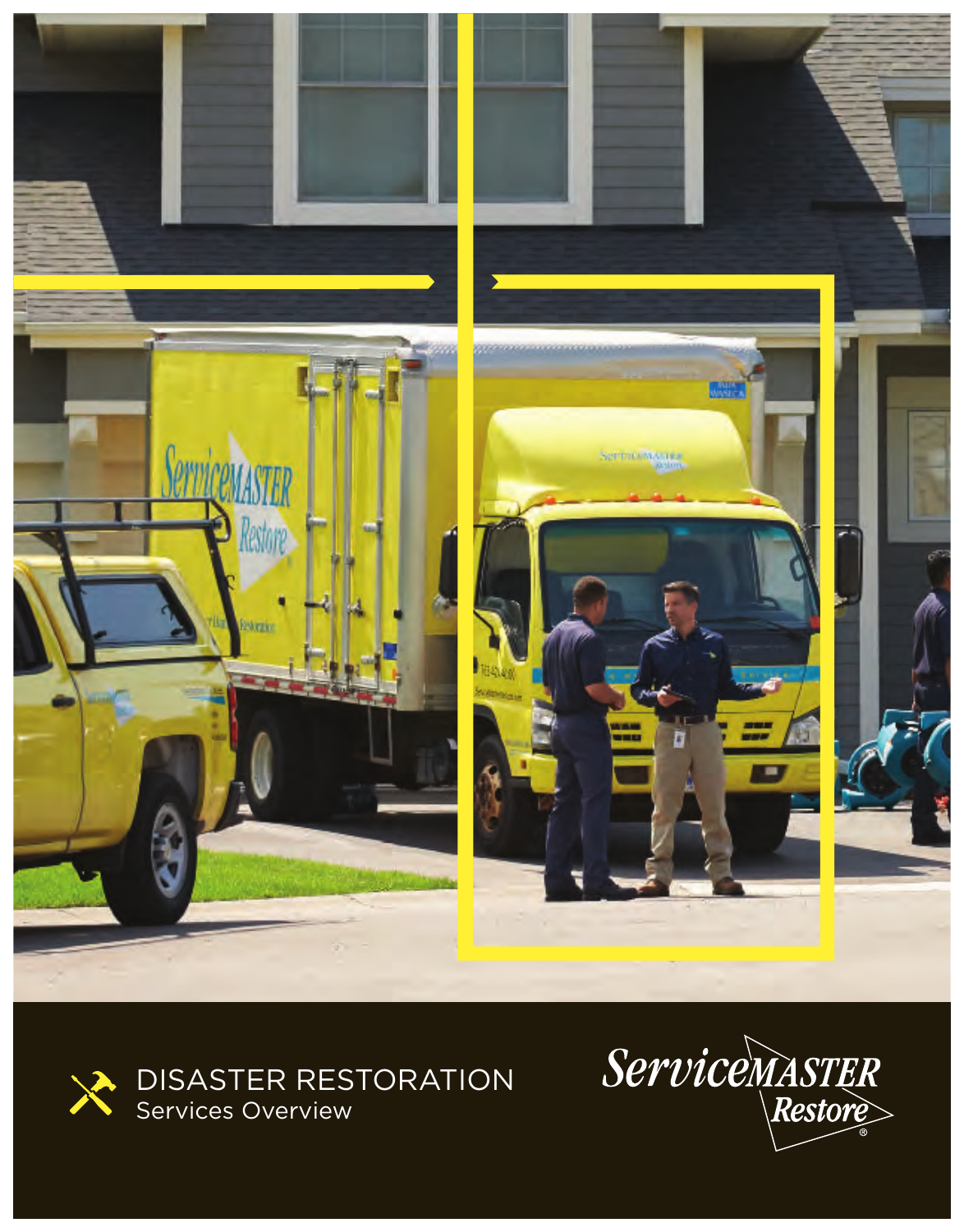#### **Benefits to You and Your Clients:**

- Ongoing communication
- Process guidance from start to finish
- High-quality service by following Service Level Agreements
- Processes and technologies that salvage as much as possible
- Expert technicians
- Single Point of Contact: 800-RESPOND®
- 24/7/365 days a year response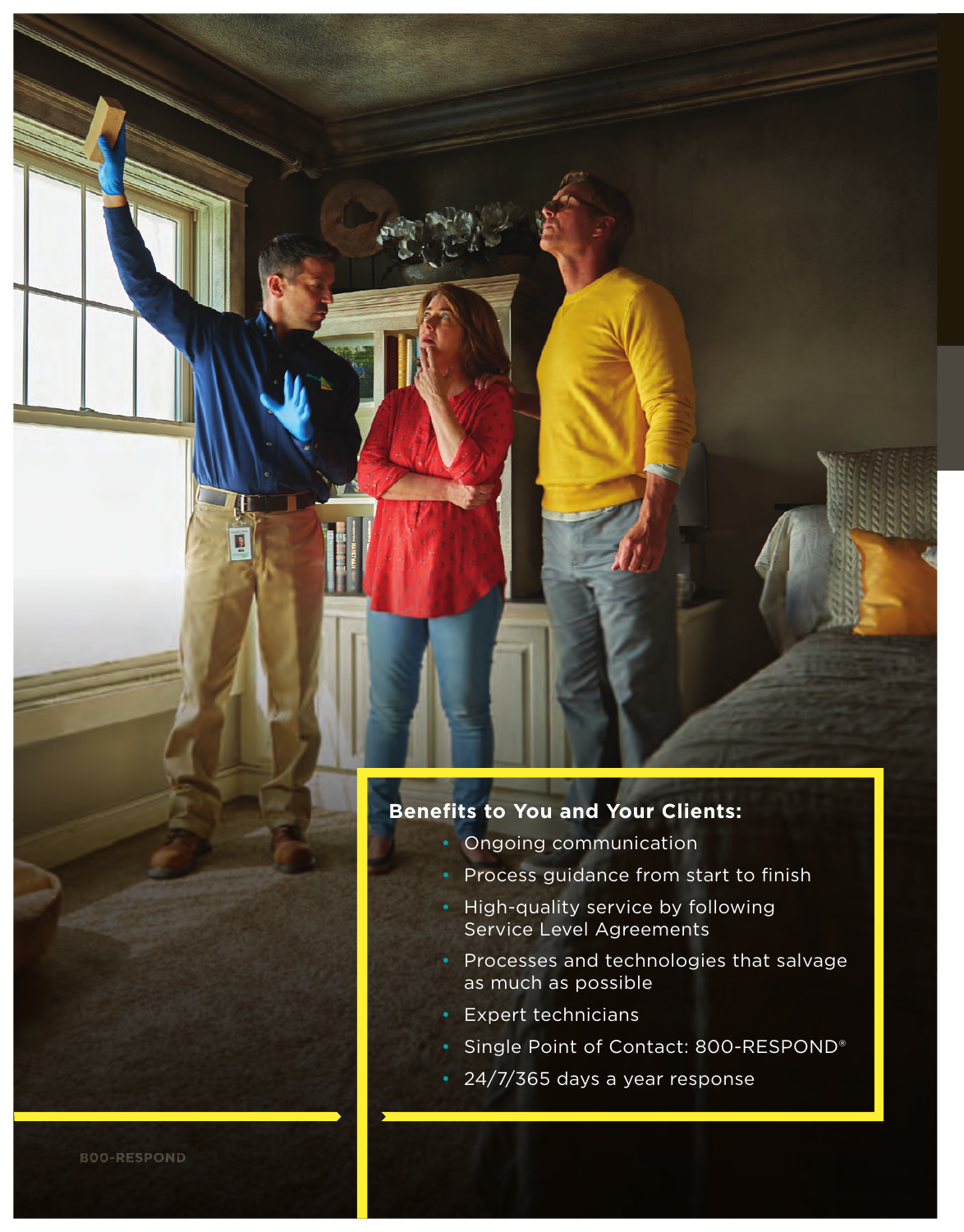

# **GUIDING YOUR CLIENTS FROM CHAOS TO CALM**

ServiceMaster Restore® has been in the disaster restoration business for more than 65 years, which means we have worked with thousands of homeowners dealing with fire, water or other major damage.

Coping with the loss after a water, fire or similar disaster is an emotional process for a homeowner. The combination of seeing a home damaged and not knowing what to do can be overwhelming. And you, as their agent, are their lifeline. We know your relationship with your clients and the trust they place in you is important. This is why we keep you informed throughout the recovery process.

When you or your client contacts us, we spring into action. Our team is on-site within 4 hours or less. This fast response can save valuable items and property that might otherwise be unsalvageable. Our response time, along with our expertise in restoration, allows us to provide quick resolution, standardized prices and controlled loss ratios. We also advise clients on restoration versus replacement decisions.

#### **Our disaster restoration services include:**

- $\frac{1}{2}$ Water Mitigation
- $\clubsuit$ Fire, Smoke and Soot Mitigation
- $\frac{1}{2}$ Odour Mitigation
- $\ddot{\bullet}$ Mold Mitigation
- 锰 Content Inventory, Packout and Storage Services
- 8 Carpet, Rug and Upholstery Cleaning
- 合 Emergency Board-Up and Tarping
- $\Box$ Electronics Restoration, Data and Document Recovery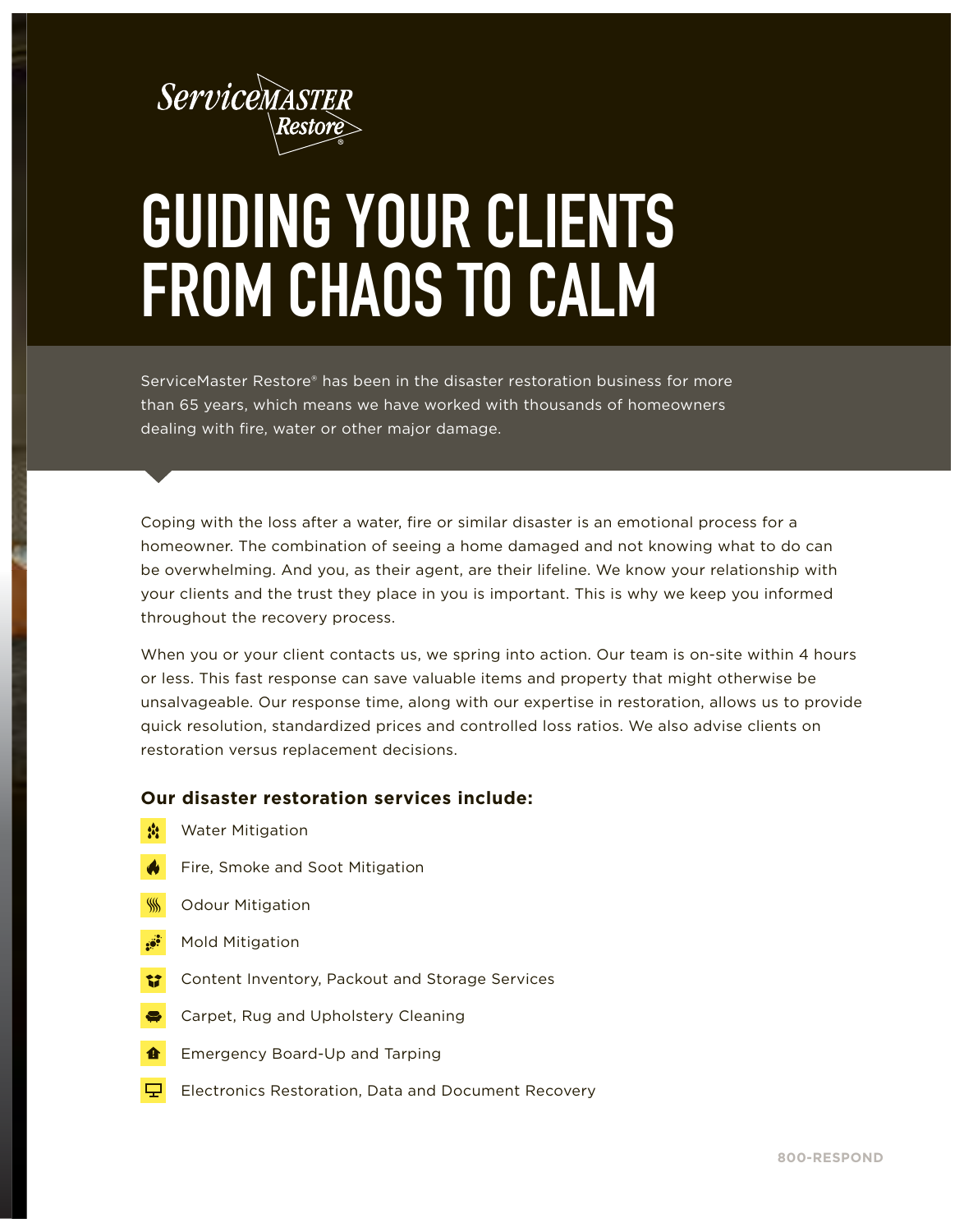

Whether it's caused by a sudden flood, a burst pipe or plumbing issue, water damage escalates quickly if not addressed immediately. One of the biggest problems with water disasters is the effect on carpets and floors. Our technicians understand these issues and provide fast, on-site carpet and wood floor drying.

#### **Our water recovery services include:**

- Water damage restoration
	- Drying, dehumidification and water extraction
	- Document drying and recovery
- Mold remediation
- Carpet, rug and upholstery cleaning

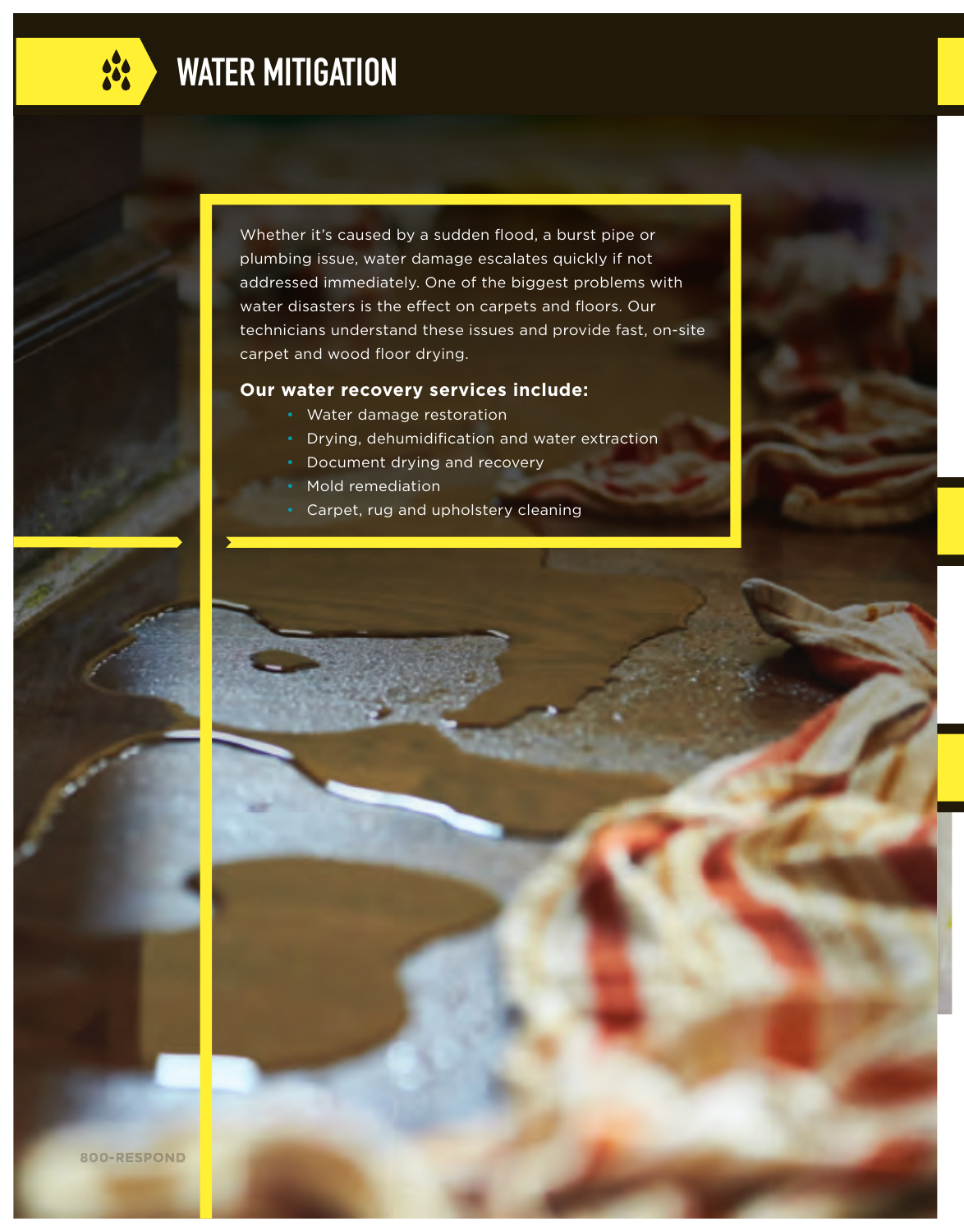Much of the material in furniture and flooring is synthetic and, when burned, can result in complex chemical reactions. In just a few days, these items go from cleanable to unsalvageable.

Our technicians are experts at using techniques that can effectively clean and salvage client belongings. We can remove soot from at-risk items such as:

- Brass
- Aluminum
- Tile
- Porcelain
- Fabrics (Including upholstery and carpets)

• Chrome • Marble

Furniture, in many cases, can be restored to pre-existing condition at a fraction of the replacement cost.



Odour from fire and smoke damage, water damage and biological concerns can ruin your client's belongings. Removing severe odours requires a variety of professional products, systems and specialty equipment, and multiple treatments are often necessary. We remove a wide range of odours including trauma and sewage-based odours, as well as fire, smoke and water odours.





Mold can discolor and damage a home and present a serious health concern. It can grow in as little as 48 hours any time excessive moisture is present indoors. But rest assured knowing we can identify and eliminate the source of the water and implement rapid drying processes in order to eliminate mold growth. We work with nationally recognized testing facilities and can provide mold inspections, laboratory analysis and written remediation plans.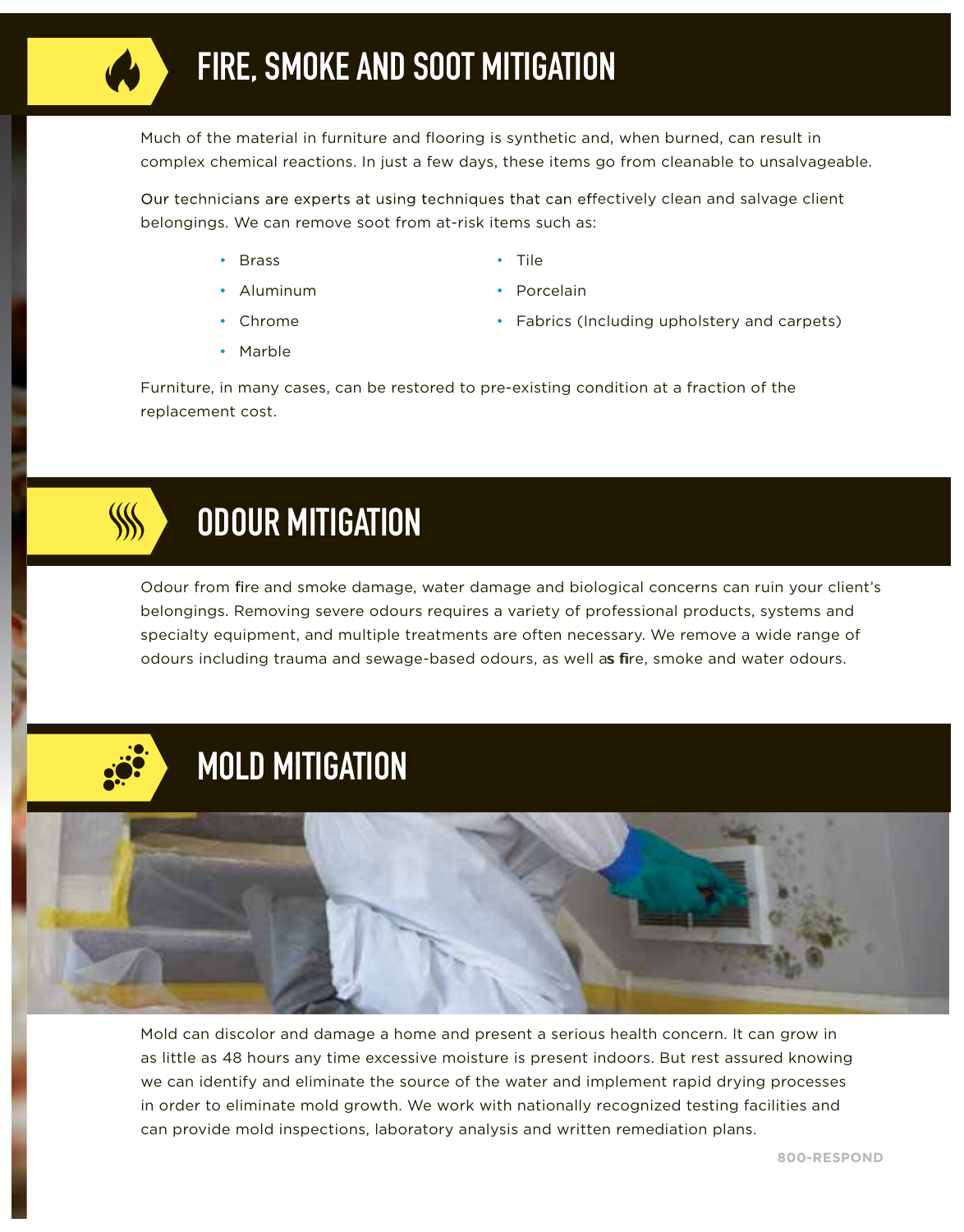### **CONTENT INVENTORY, PACKOUT AND STORAGE SERVICES**

When it's necessary to remove a clients' contents, we have a proven, automated process for inventorying, packing, and safely transporting the contents and furniture to a safe, climatecontrolled location. Our automated inventory process records each item and tracks the status of the client's belongings from removal to replacement. You can trust that your client's most cherished possessions are handled carefully until they are returned. We can also clean, restore, deodorize, re-pack and store personal possessions until the structural restoration is complete.



### **CARPET, FURNITURE AND UPHOLSTERY CLEANING**

After water, fire or smoke damage, carpets can often be cleaned and deodorized to restore them to pre-loss condition. We use both truck mount and portable cleaning systems with cleaning solutions, giving us the flexibility to choose the best method for each situation.



### **EMERGENCY BOARD-UP AND TARPING**

We provide emergency board-up and/or tarping after a fire, flood, or vandalism. Board-up services are intended to close any openings and to prevent exposure to natural elements and unauthorized people. This prevents further property damage and helps secure the home.



### **ELECTRONICS RESTORATION, DATA AND DOCUMENT RECOVERY**

We examine, clean and restore items with high monetary value such as appliances, cameras, televisions, computers, musical instruments and gaming systems and items with sentimental value such as documents, books and photos.



Additional services include: Hoarding Cleanup, Biohazard and Trauma Cleanup, Antiques and Fine Art Restoration, Vandalism Cleanup and Furniture Restoration Services.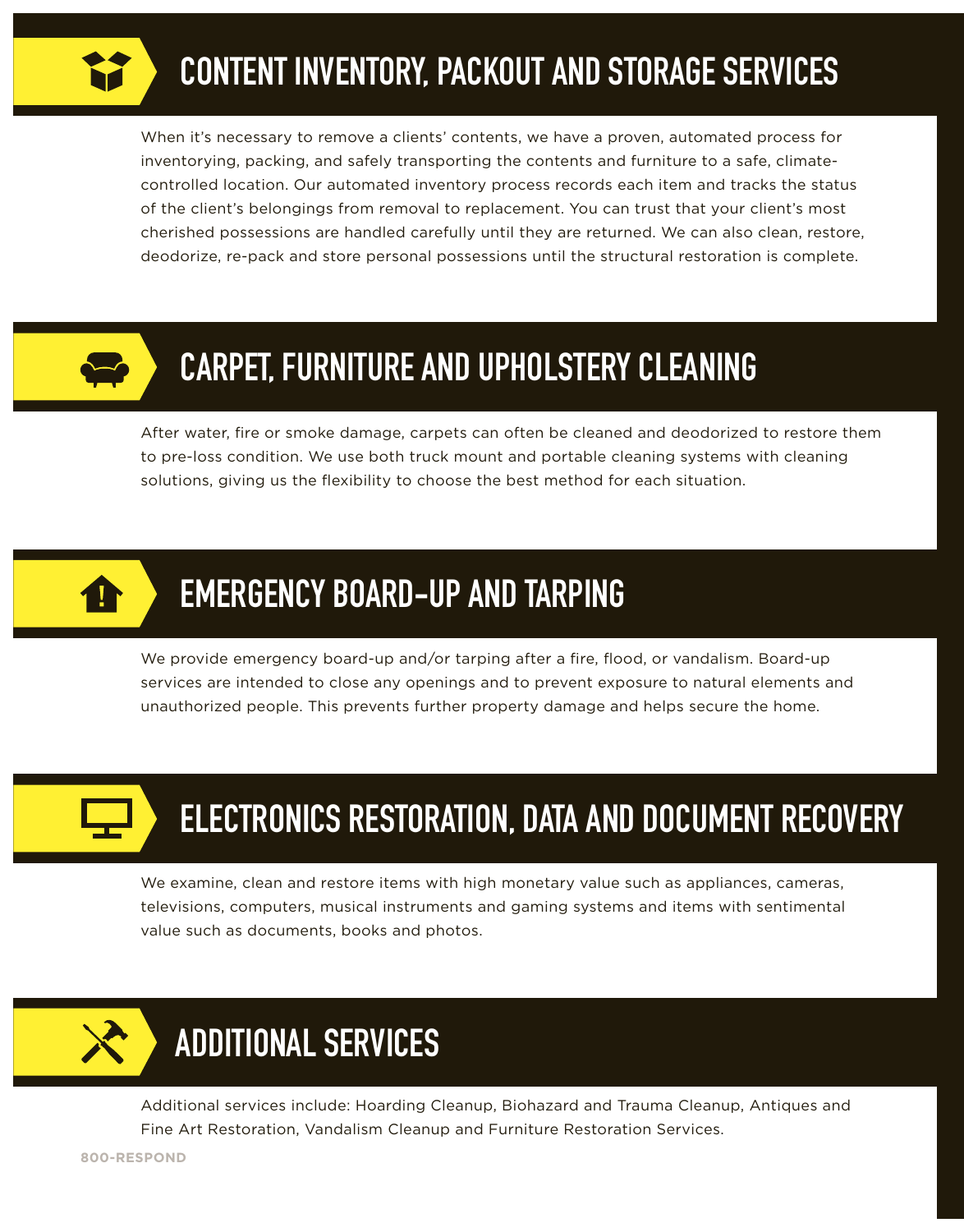

**800-RESPOND**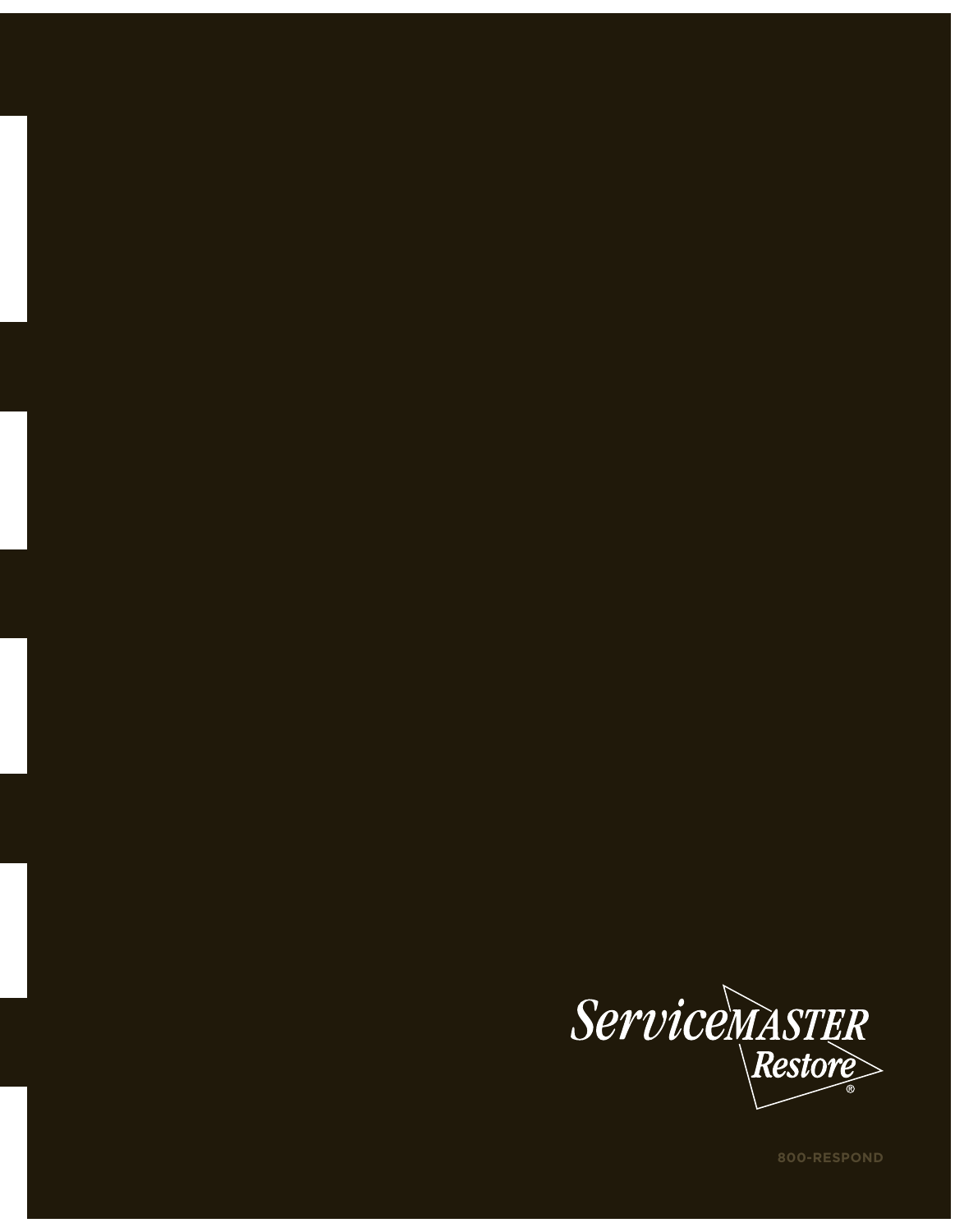

#### **SERVICEMASTER RESTORE IS THE TEAM YOU AND YOUR CLIENTS CAN TRUST. Call 800-RESPOND**

ServiceMasterRestore.ca

#### A ServiceMaster Company

Services provided by independently owned and operated franchises or corporate-owned branches. Prices and services may vary by location.

© 2017 ServiceMaster Residential/Commercial Services LP. All rights reserved.